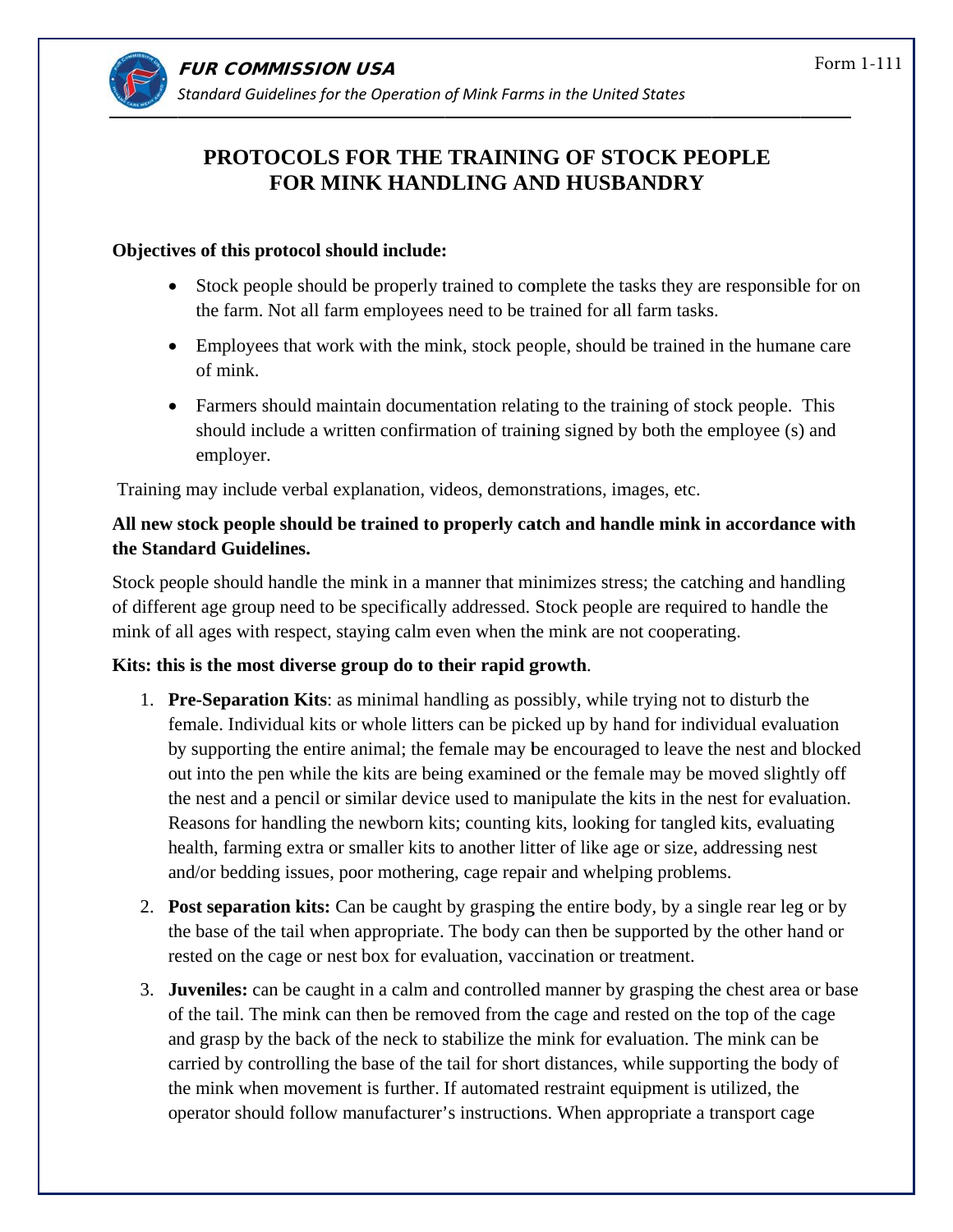

## FUR COMMISSION USA

Standard Guidelines for the Operation of Mink Farms in the United States

should be utilized when moving mink between sheds. Reasons for handling juveniles include; examination/treatment, vaccinating, separating, weighing and measuring, grading and euthanasia.

- Avoid pressure on the abdomen when handling mink, especially with pregnant females
- Nets should be available for catching any mink that are loose in the sheds
- Check box/cage traps used to catch loose mink on a daily basis, traps should be placed in shaded areas

### Stock people should be trained to look after the mink's basic needs.

- Feed the mink according to farm manager's direction, which is related to the season and minks' physiological needs
- Check the watering system daily to ensure adequate water is available and that system is functioning correctly
- Bed the mink (type, amount) according to season and managers directions
- Identify signs of illness/injury/pain to determine when a mink requires medical attention and act accordingly.

### Stock people should be trained to care for mink during the different seasons:

How to care for mink during the breeding and gestation season:

- Carefully observe mating pairs and promptly separate if overly aggressive behavior occurs.
- Proper care should be used in separating mating pairs if needed.
- Increasing the feed allowance may temper over-aggressive behavior.
- Mink should be monitored for injuries associated with breeding behavior and then treated and recorded.
- If artificial lighting is being utilized; the lighting time frame needs to be regularly evaluated for correct function.
- The management of bred females should stress minimal disturbances from the end of breeding through implantation.
- Any undesirable behaviors seen in the breeders should be recorded and the animal evaluated for breeding soundness and future use as a breeder.
- Monitor body condition and adjust feed accordingly.